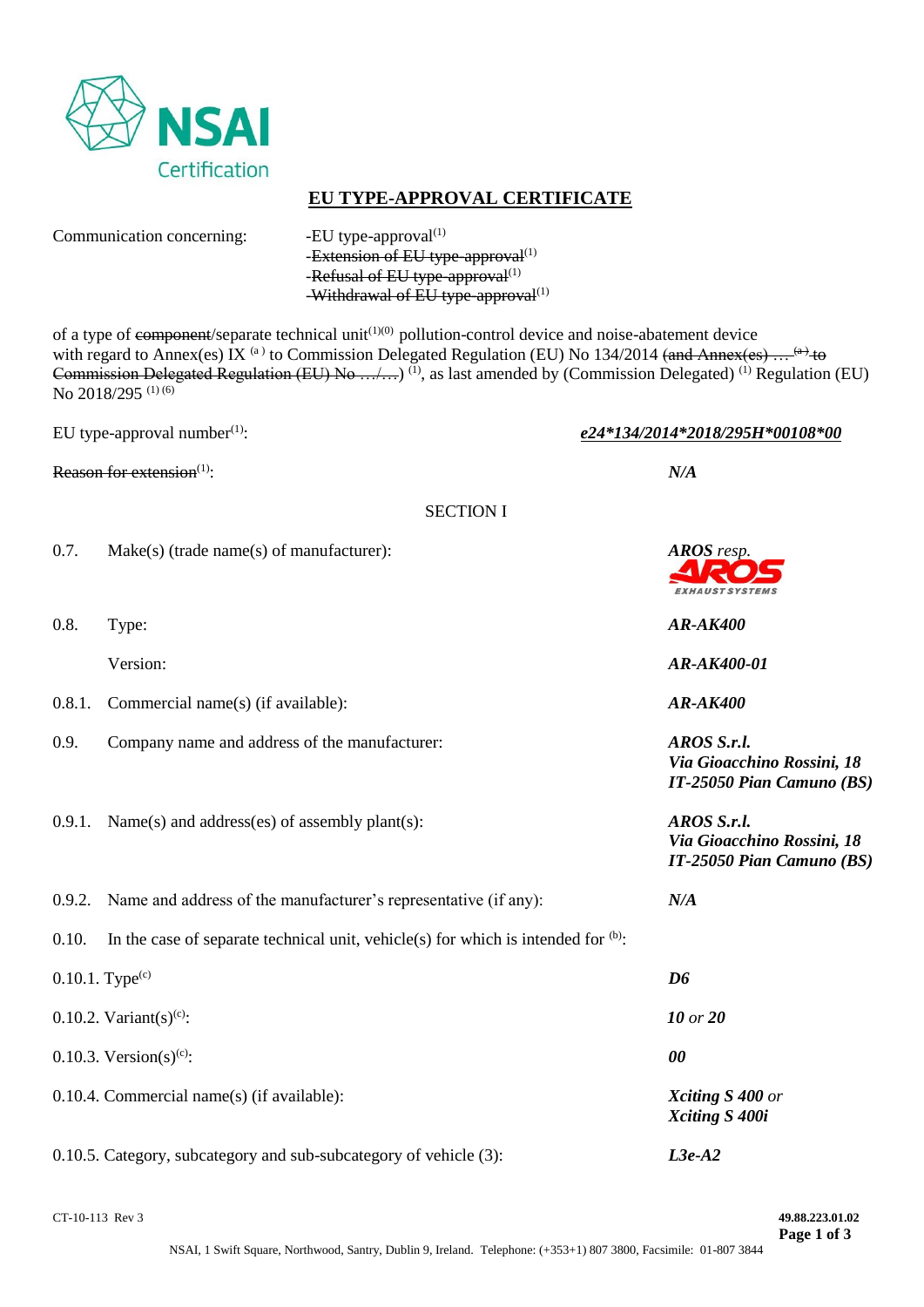

### EU type-approval number(1): *e24\*134/2014\*2018/295H\*00108\*00*

|                                                              | <b>SECTION II</b> |                                                          |
|--------------------------------------------------------------|-------------------|----------------------------------------------------------|
| 1. Technical service responsible for carrying out the tests: |                   | <b>FAKT S.r.l.</b><br>Via Lithos, 53<br>IT-25086 Rezzato |
| 2. Date of test report(s):                                   |                   | 27.06.2019                                               |
| 3. Number of test report(s):                                 |                   | IT19/1109 - 00                                           |
| 4. Remarks (see addendum):                                   |                   | N/A                                                      |
| 5. Restrictions of validity $(1)(4)$ :                       |                   | N/A                                                      |
| 6. Waivers applied $(1)(4)$ :                                |                   | N/A                                                      |
| Place:                                                       |                   | <b>Dublin</b>                                            |
| Date:                                                        |                   | $29^{th}$ July, 2019                                     |

Name and signature (or visual representation of an 'advanced electronic signature' according to Directive 1999/93/EC, including data for verification):

De let

Attachments: — Information package

— Test report

#### NB:



— If this model is used for type-approval of a component or separate technical unit as an exemption for new technology or new concept, pursuant to Article 40 of Regulation (EU) No 168/2013, the heading of the certificate shall read 'EU PROVISIONAL TYPE-APPROVAL CERTIFICATE VALID ONLY ON THE TERRITORY OF  $\ldots$  <sup>(4)</sup>', The provisional type approval certificate shall also specify the restrictions that have been imposed as to its validity and the waivers which have been applied in accordance with Article  $30^{(4)}$  of Regulation (EU) No 168/2013.

Explanatory notes relating to Appendix 5

(Footnotes and explanations not to be stated on the type-approval certificate)

<sup>(0)</sup> Indicate the component/separate technical unit according to first column of Table 1 in point 6 of Annex VII (e.g.devices to prevent unauthorised use)

(1) Delete where not applicable.

(3) Classified according to Article 4 of and Annex I to Regulation (EU) No 168/2013, the coding shall be indicated, e.g."L3e-A1E" for a low-performance Enduro motor-cycle.

(4) Indicate the Member State.

<sup>(5)</sup> Applicable only for type-approval of a component or separate technical unit as an exemption for new technology or new concept, pursuant to Article 40 of Regulation (EU) No 168/2013

(6) Indicate the latest amendment of the Commission Delegated Regulation according to the amendment applied for the EU type-approval.

(a) The Roman numeral of the relevant Annex to the Commission Delegated Regulation or multiple Roman numerals of the relevant Annexes to the same Commission Delegated Regulation.

(b) Provide this information for each vehicle type.

(c) Indicate the alphanumeric code Type-Variant-Version or 'TVV' allocated to each type, variant and version as set out in point 2.3 of Part B of Annex I.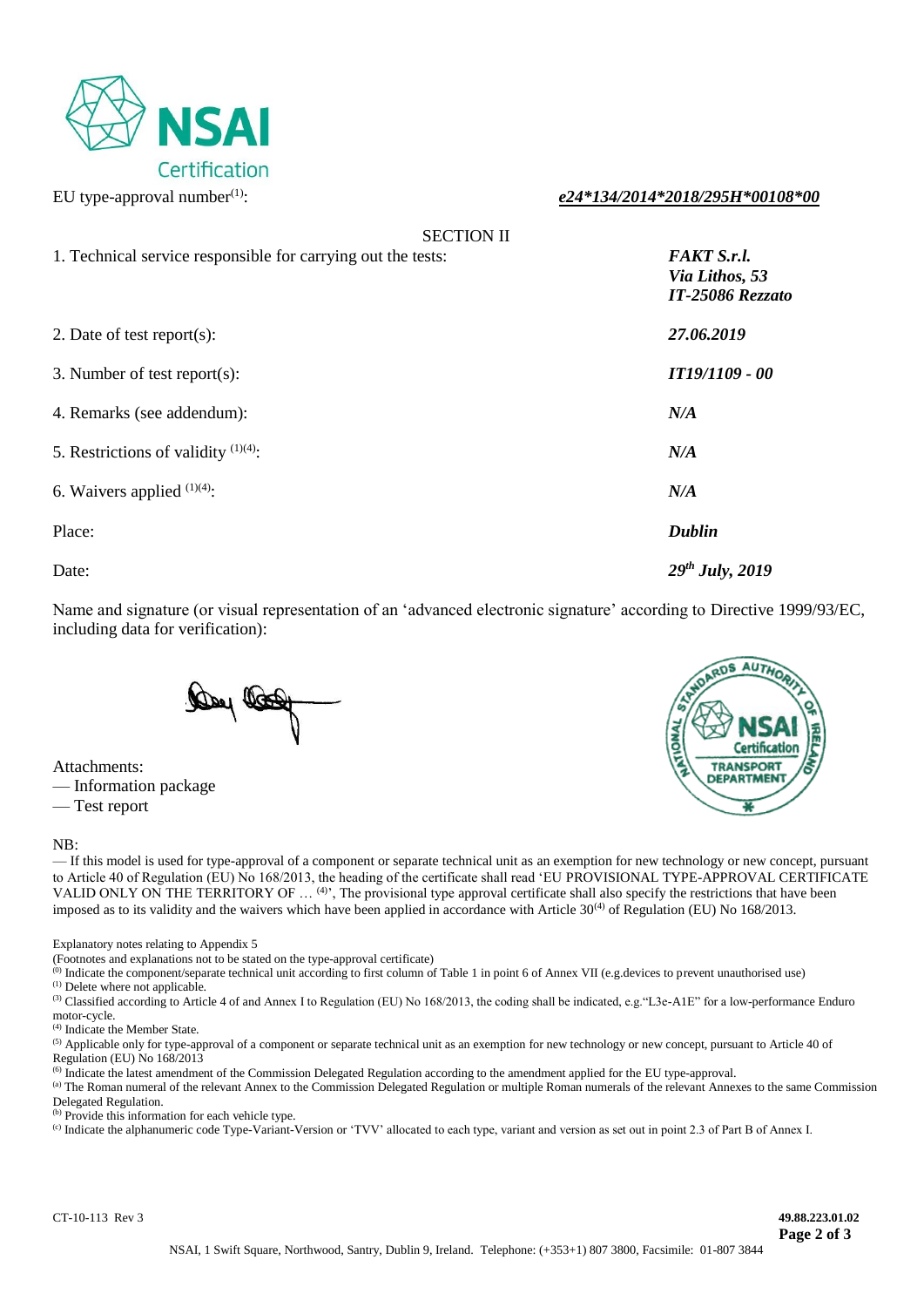

# ADDENDUM TO THE EU TYPE-APPROVAL CERTIFICATE WITH EU TYPE-APPROVAL NUMBER *e24\*134/2014\*2018/295H\*00108\*00*

| 1. Restriction of use of the $(0)(1)$ :                  | Pollution-control device and<br>Noise-abatement device |
|----------------------------------------------------------|--------------------------------------------------------|
| $(2)$ .                                                  | N/A                                                    |
| 2. Special conditions for the mounting of the $(0)(1)$ : | Pollution-control device and<br>Noise-abatement device |
| $(2)$ .                                                  | N/A                                                    |
|                                                          |                                                        |
| 3. Remarks $^{(0)}$ :                                    | N/A                                                    |

Explanatory notes relating to Appendix 6

(Footnotes and explanations not to be stated on the addendum to the type-approval certificate)

(0) Delete where not applicable.

(1) Identify the component or separate technical unit according to the first column of Table 1 in point 6 of Annex VII to this Regulation (e.g. devices to prevent unauthorised use).

(2) In accordance with Article 31(4) of Regulation (EU) No 168/2013, indicate the restrictions of use and the special conditions for the mounting of the component/separate technical unit.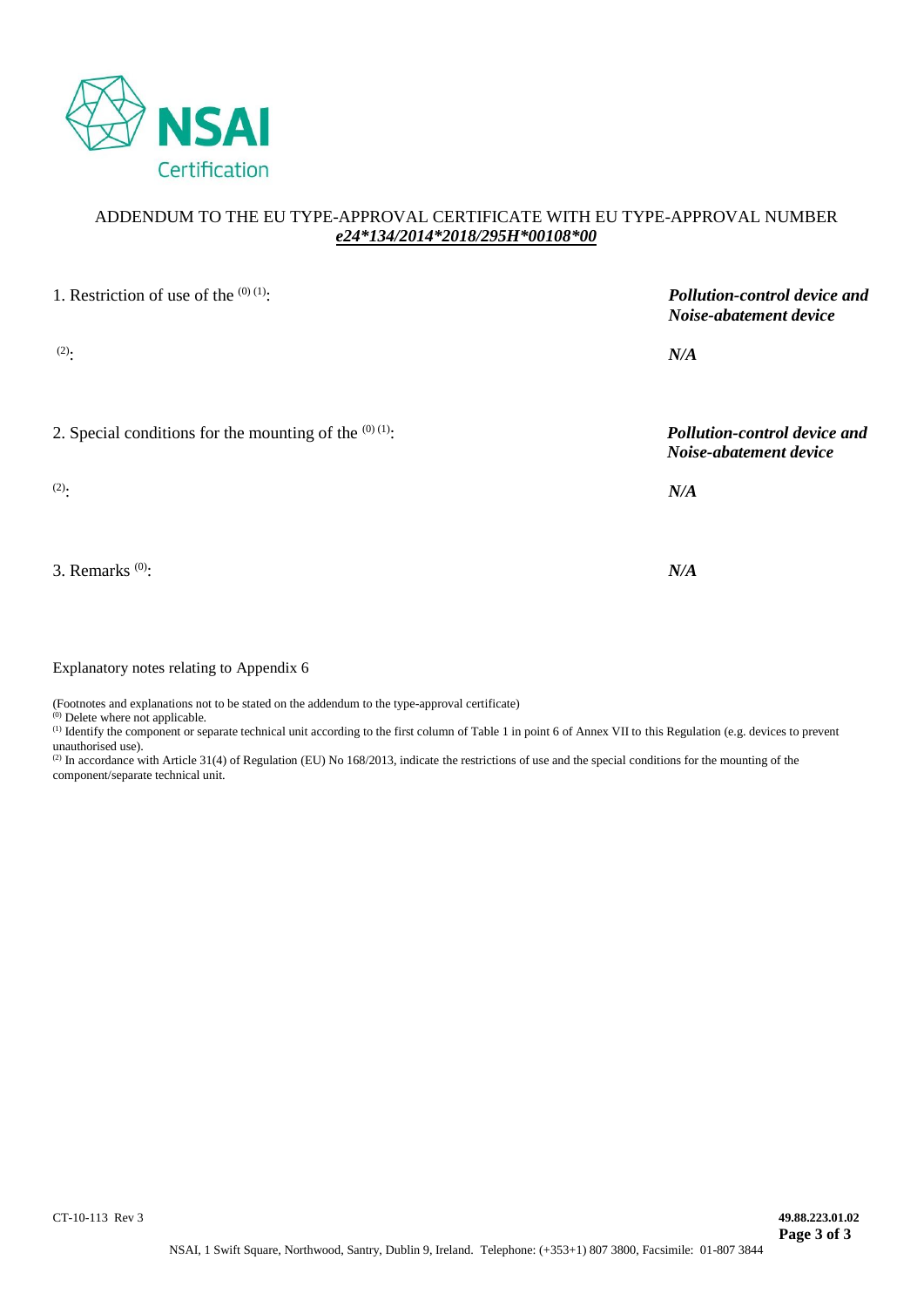

# EU type-approval number: *e24\*134/2014\*2018/295H\*00108\*00*

# *Index to the Information Package*

|    | Date of issue:                      | $29^{th}$ July, 2019 |
|----|-------------------------------------|----------------------|
|    | Date of latest amendment:           | N/A.                 |
|    | Reason for extension/revision:      | N/A                  |
|    |                                     |                      |
| 1. | Additional conditions, and advisory |                      |
|    | notes on legal alternatives         |                      |
|    |                                     |                      |
| 2. | Test report $(s)$                   |                      |
|    | $- numbers(s)$ :                    | IT19/1109 - 00       |
|    | - date of issue:                    | 27.06.2019           |
|    | - date of latest amendment:         | N/A                  |
|    |                                     |                      |
| 3. | Information document                |                      |
|    | $-$ number(s):                      | 1109-19-00           |
|    | - date of issue:                    | 30.05.2019           |
|    | - date of latest amendment:         | N/A                  |
|    |                                     |                      |
|    | Documentation:                      | 27 pages             |